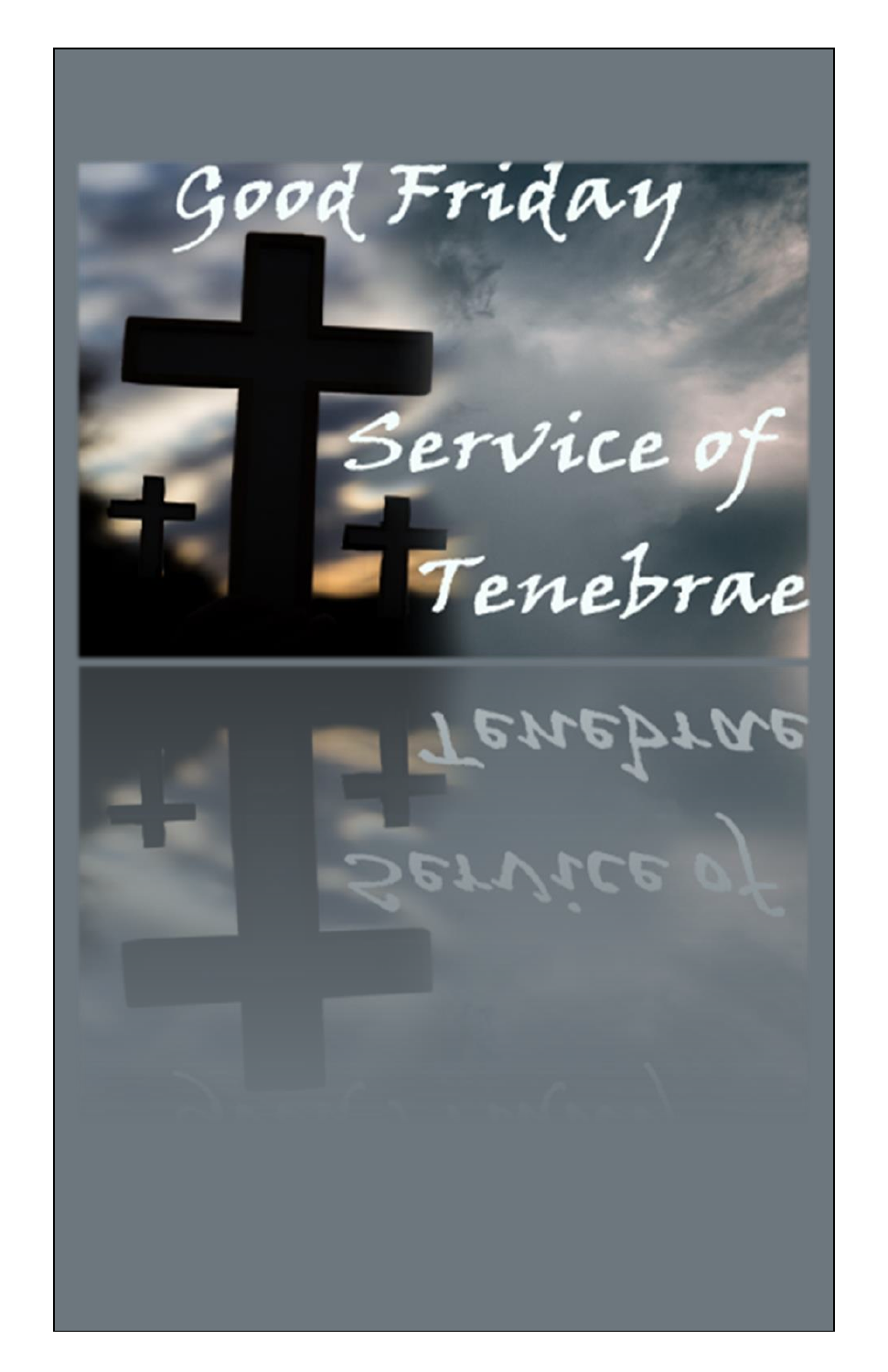# **Tappahannock Memorial UMC Good Friday Tenebrae Service**

| <b>April 15, 2022</b> |                           | $7:00~\mathrm{pm}$ |
|-----------------------|---------------------------|--------------------|
| Gathering             | Please gather in silence. |                    |
| <b>Music</b>          | "Go to Dark Gethsemane"   |                    |
| Greeting              |                           |                    |

God is light, in whom there is no darkness at all.

**Jesus Christ is the Light of the world.**

And this is the judgment, that the light has come into the world

# **and we loved darkness rather than light.**

**Scripture Isaiah 52:13 - 53:12** pp. 683-684 <sup>13</sup>See, my servant shall prosper; he shall be exalted and lifted up, and shall be very high. <sup>14</sup>Just as there were many who were astonished at him—so marred was his appearance, beyond human semblance, and his form beyond that of mortals— <sup>15</sup>so he shall startle many nations; kings shall shut their mouths because of him; for that which had not been told them they shall see, and that which they had not heard they shall contemplate.

**53**Who has believed what we have heard? And to whom has the arm of the Lord been revealed? <sup>2</sup>For he grew up before him like a young plant, and like a root out of dry ground; he had no form or majesty that we should look at him, nothing in his appearance that we should desire him. <sup>3</sup>He was despised and rejected by others; a man of suffering and acquainted with infirmity; and as one from whom others hide their faces he was despised, and we held him of no account.

<sup>4</sup>Surely he has borne our infirmities and carried our diseases; yet we accounted him stricken, struck down by God, and afflicted. <sup>5</sup>But he was wounded for our transgressions, crushed for our iniquities; upon him was the punishment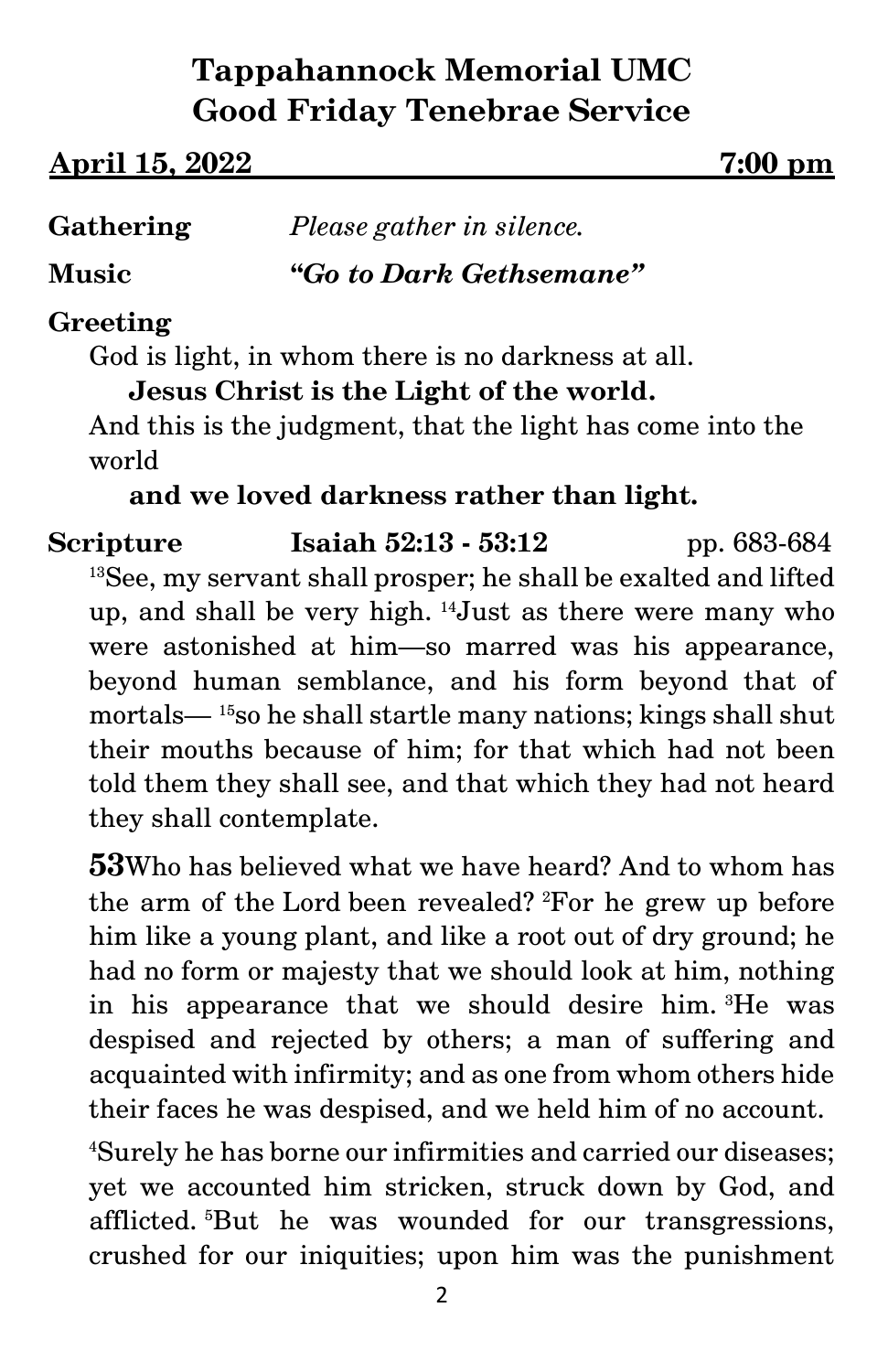that made us whole, and by his bruises we are healed. <sup>6</sup>All we like sheep have gone astray; we have all turned to our own way, and the Lord has laid on him the iniquity of us all. <sup>7</sup>He was oppressed, and he was afflicted, yet he did not open his mouth; like a lamb that is led to the slaughter, and like a sheep that before its shearers is silent, so he did not open his mouth. <sup>8</sup>By a perversion of justice he was taken away. Who could have imagined his future? For he was cut off from the land of the living, stricken for the transgression of my people. <sup>9</sup>They made his grave with the wicked and his tomb with the rich, although he had done no violence, and there was no deceit in his mouth.

<sup>10</sup>Yet it was the will of the Lord to crush him with pain. When you make his life an offering for sin, he shall see his offspring, and shall prolong his days; through him the will of the Lord shall prosper.  $^{11}$ Out of his anguish he shall see light; he shall find satisfaction through his knowledge. The righteous one, my servant, shall make many righteous, and he shall bear their iniquities. <sup>12</sup>Therefore I will allot him a portion with the great, and he shall divide the spoil with the strong; because he poured out himself to death, and was numbered with the transgressors; yet he bore the sin of many, and made intercession for the transgressors.

### **Hymn "What Wondrous Love Is This"**

 **UMH # 292, v. 1, 2**

- **1.** What wondrous love is this, O my soul, O my soul, what wondrous love is this, O my soul! What wondrous love is this that caused the Lord of bliss to bear the dreadful curse for my soul, for my soul, to bear the dreadful curse for my soul.
- **2.** What wondrous love is this, O my soul, O my soul, what wondrous love is this, O my soul! What wondrous love is this, that caused the Lord of life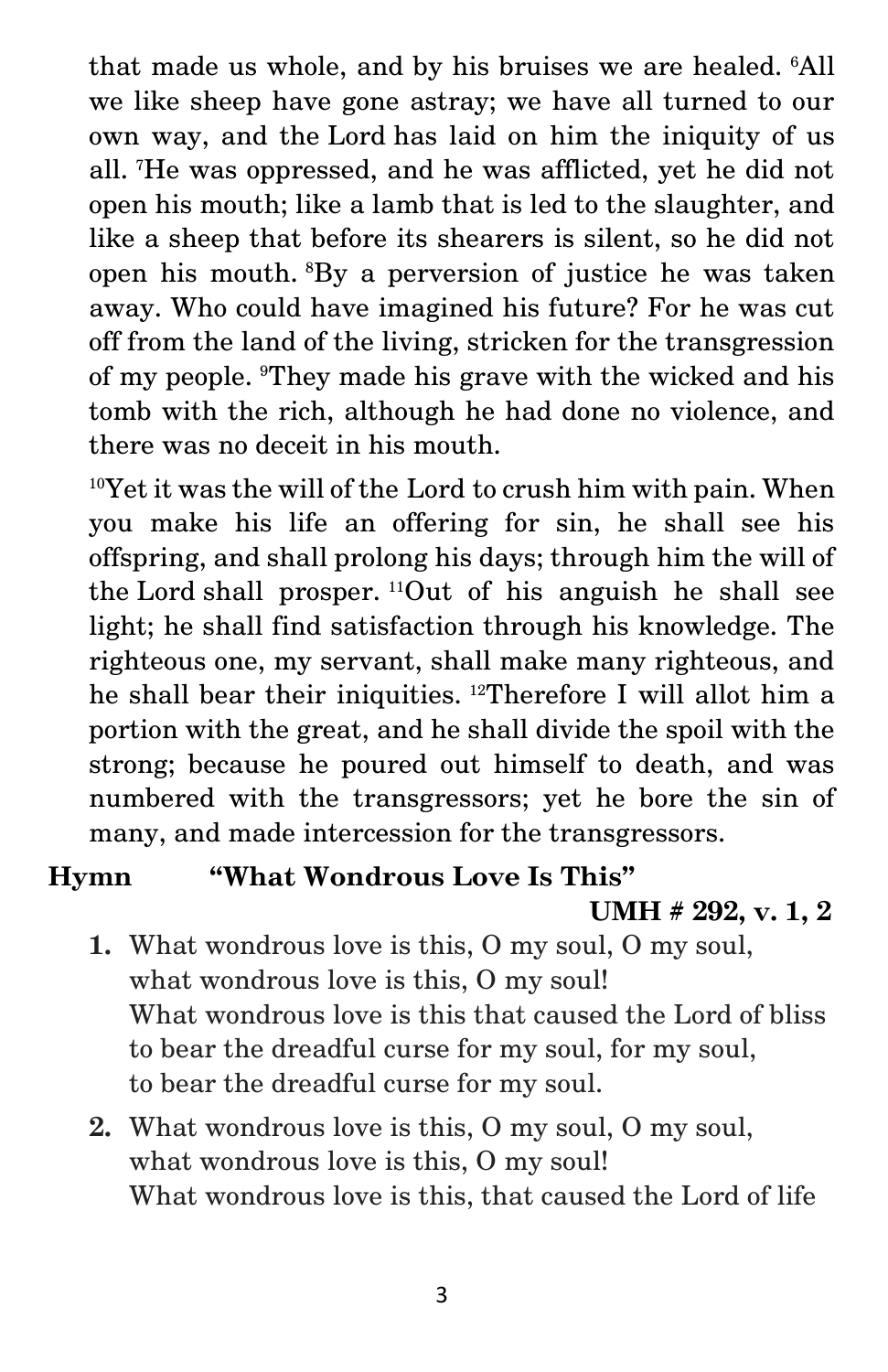to lay aside his crown for my soul, for my soul, to lay aside his crown for my soul.

|                | $\frac{1}{2}$                                                          |                     |                  |
|----------------|------------------------------------------------------------------------|---------------------|------------------|
| <b>Psalter</b> | <sup>1</sup> My God, my God, why have you forsaken me?                 | Psalm 22:1-8, 25-31 | <b>UMH # 292</b> |
|                | Why are you so far from helping me, from the<br>words of my groaning?  |                     |                  |
|                | <sup>2</sup> O my God, I cry by day, but you do not answer;            |                     |                  |
|                | and by night, but find no rest.                                        |                     |                  |
|                | <sup>3</sup> Yet you, the praise of Israel, are enthroned in holiness. |                     |                  |
|                | <sup>4</sup> In you our forebears trusted; they trusted, and you       |                     |                  |
|                | delivered them.                                                        |                     |                  |
|                | <sup>5</sup> To you they cried, and were saved;                        |                     |                  |
|                | in you they trusted, and were not disappointed.                        |                     |                  |
|                | <sup>6</sup> But I am a worm, and not human;                           |                     |                  |
|                | scorned by others, and despised by the people.                         |                     |                  |
|                | <sup>7</sup> All who see me mock at me;                                |                     |                  |
|                | they make mouths at me, they wag their heads;                          |                     |                  |
|                | <sup>84</sup> He committed his cause to the Lord; let the Lord deliver |                     |                  |
|                | him. Let the Lord rescue him, for the Lord delights in him!"           |                     |                  |
|                | <sup>9</sup> Yet it was you who took me from the womb; you             |                     |                  |
|                | kept me safe upon my mother's breast.                                  |                     |                  |
|                | <sup>10</sup> Upon you I was cast from my birth, and since my mother   |                     |                  |
|                | bore me, you have been my God.                                         |                     |                  |
|                | <sup>11</sup> Do not be far from me, for trouble is near and           |                     |                  |
|                | there is none to help.                                                 |                     |                  |
|                | <sup>12</sup> Many bulls encompass me, strong bulls of Bashan surround |                     |                  |
| me;            |                                                                        |                     |                  |
|                | <sup>13</sup> they open wide their mouths at me, like a                |                     |                  |
|                | ravening and roaring lion.                                             |                     |                  |
|                | <sup>14</sup> I am poured out like water,                              |                     |                  |
|                | and all my bones are out of joint;                                     |                     |                  |
|                | my heart is like wax,                                                  |                     |                  |
|                | it is melted within my breast;                                         |                     |                  |
|                |                                                                        |                     |                  |
|                |                                                                        |                     |                  |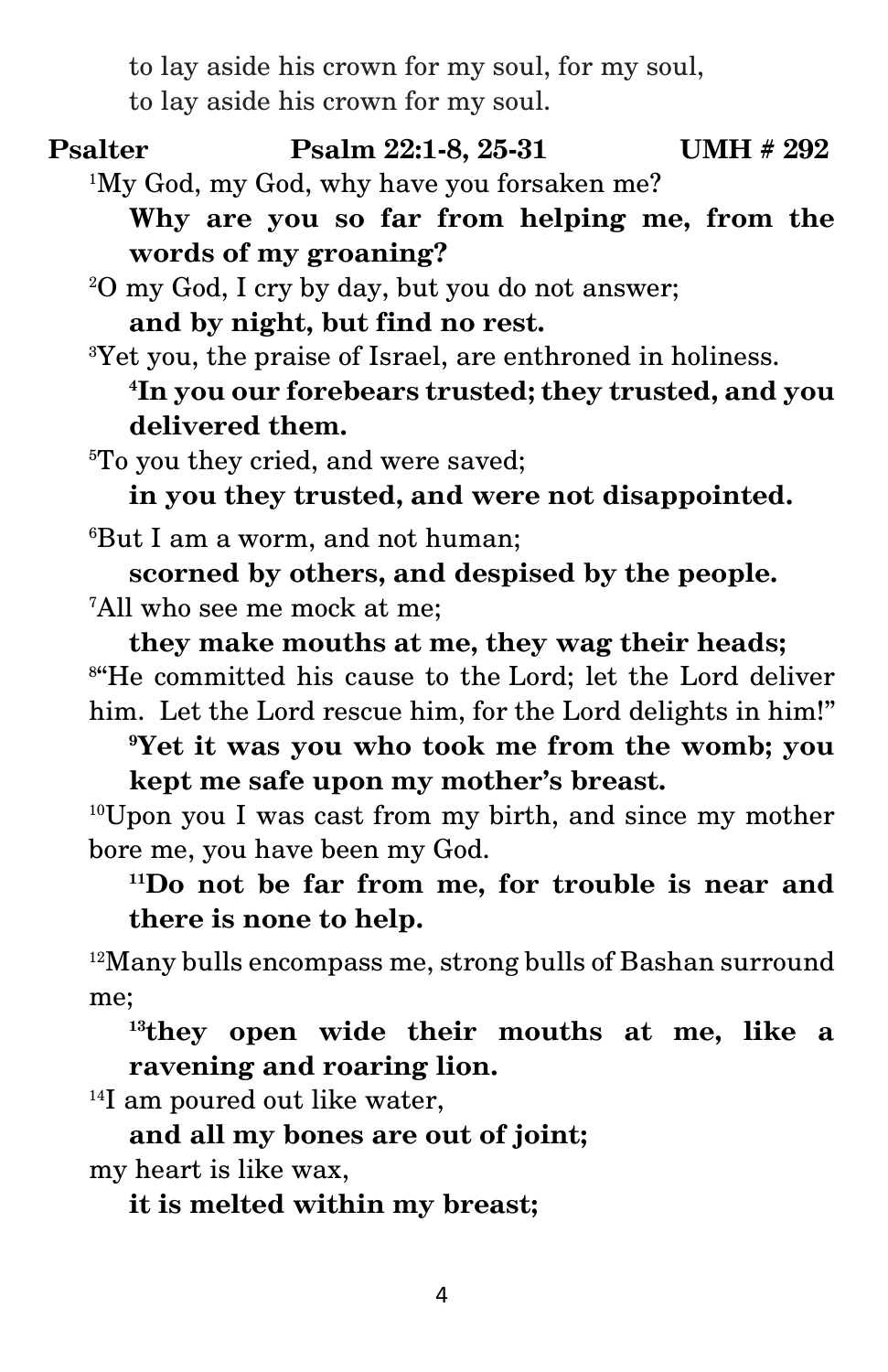$15$ my mouth is dried up like a potsherd, and my tongue cleaves to my jaws;

**you lay me in the dust of death.**

<sup>16</sup>Indeed, dogs surround me;

**a company of evildoers encircles me; they have pierced my hands and feet -**

<sup>17</sup>I can count all my bones -

**they stare and gloat over me;**

 $18$ <sup>18</sup>they divide my garments among them,

**and for my raiment, they cast lots.**

 $^{25}$ From you comes my praise in the great congregation;

**my vows I will pay before those who worship the Lord.**

<sup>26</sup>The poor shall eat and be satisfied;

**those who seek the Lord shall praise the Lord! May your hearts live for ever!**

 $27$ All the ends of the earth shall remember and turn to the Lord;

**and all the families of the nations shall worship before the Lord.**

<sup>28</sup>For dominion belongs to the Lord who rules over the nations.

**<sup>29</sup>All who sleep in the earth shall bow down to the Lord.**

All who go down to the dust shall bow before the Lord, and I shall live for God.

# **<sup>30</sup>Posterity shall serve the Lord;**

each generation shall tell of the Lord, <sup>31</sup>and proclaim his deliverance to a people yet unborn.

# **Surely the Lord has done it.**

**Hymn** *"Beneath the Cross of Jesus"* **UMH # 297**

1. Beneath the cross of Jesus I fain would take my stand, the shadow of a mighty rock within a weary land;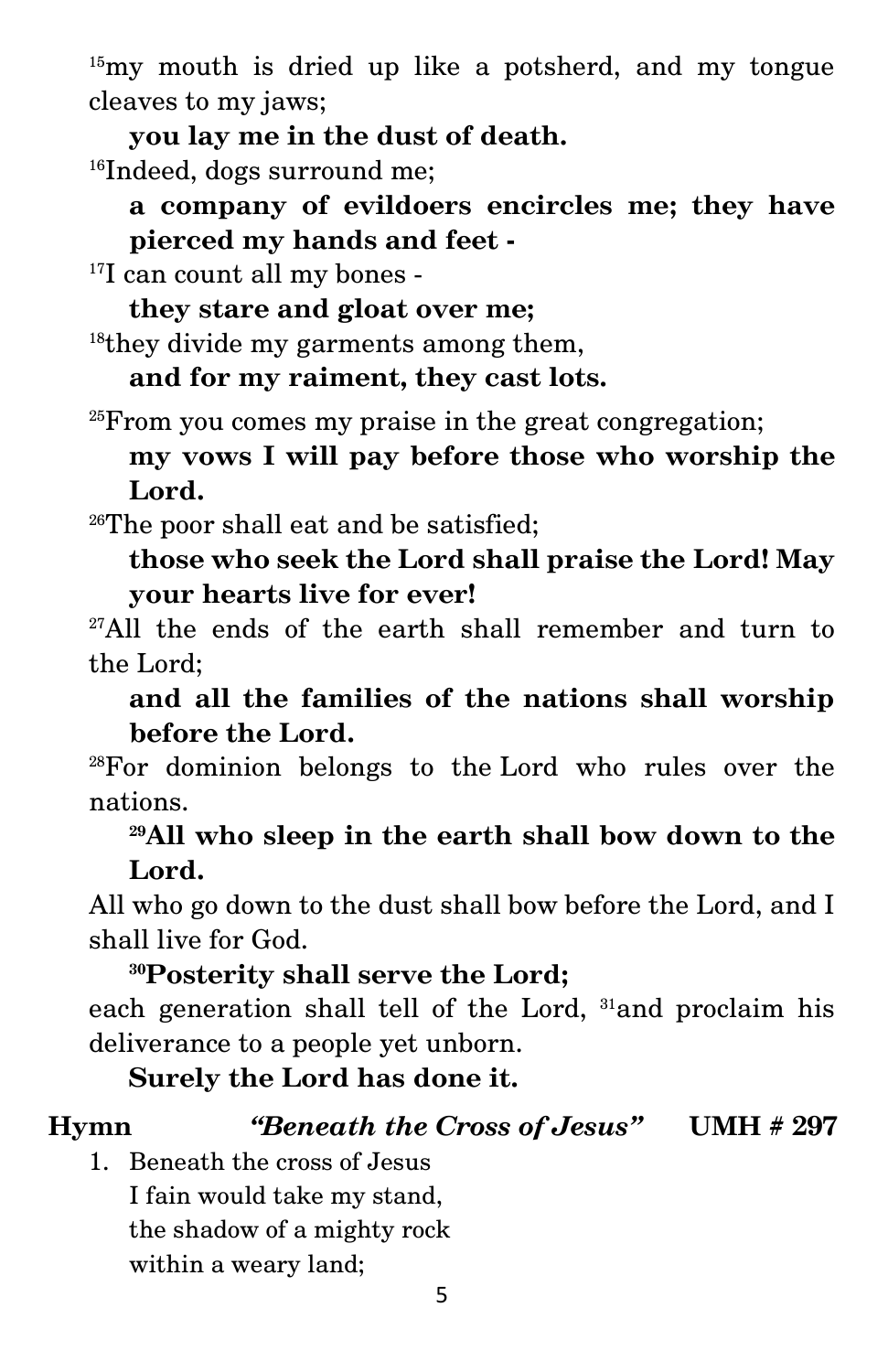a home within the wilderness, a rest upon the way, from the burning of the noontide heat, and the burden of the day.

- 2. Upon that cross of Jesus mine eye at times can see the very dying form of One who suffered there for me; and from my stricken heart with tears two wonders I confess: the wonders of redeeming love and my unworthiness.
- 3. I take, O cross, thy shadow for my abiding place; I ask no other sunshine than the sunshine of his face; content to let the world go by, to know no gain nor loss, my sinful self my only shame, my glory all the cross.

# **Prayer Good Friday UMH # 284 Almighty God, graciously behold this your family, for whom our Lord Jesus Christ was willing to be betrayed into the hands of sinners, and to suffer death upon the cross; who now lives and reigns with you and the Holy Spirit, One God, for ever and ever. Amen.**

# **THE PASSION OF JESUS CHRIST**

### **John 18:1-11 pg. 112**

**18**After Jesus had spoken these words, he went out with his disciples across the Kidron valley to a place where there was a garden, which he and his disciples entered. <sup>2</sup>Now Judas,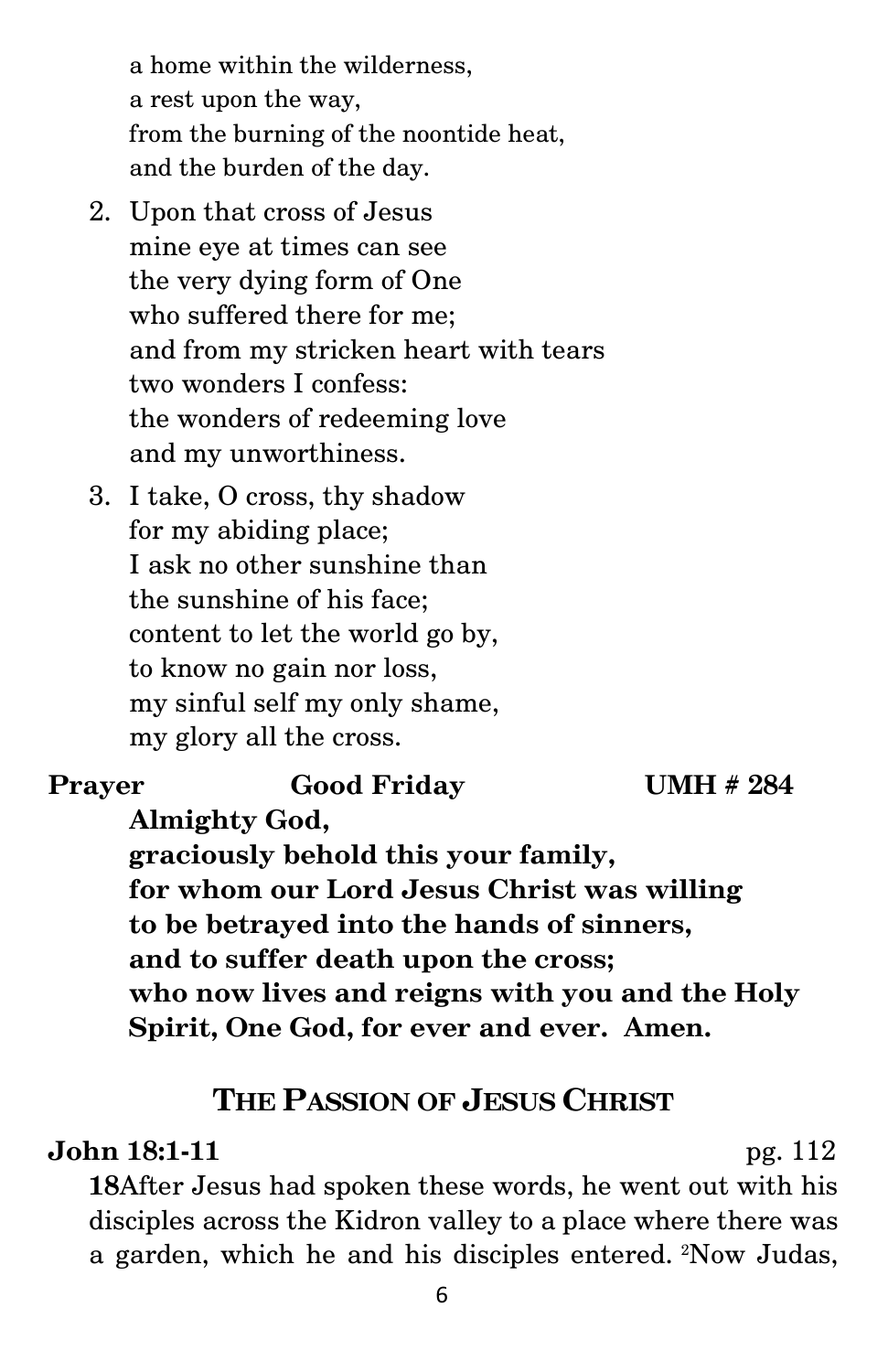who betrayed him, also knew the place, because Jesus often met there with his disciples. <sup>3</sup>So Judas brought a detachment of soldiers together with police from the chief priests and the Pharisees, and they came there with lanterns and torches and weapons. <sup>4</sup>Then Jesus, knowing all that was to happen to him, came forward and asked them, "Whom are you looking for?" <sup>5</sup>They answered, "Jesus of Nazareth." Jesus replied, "I am he." Judas, who betrayed him, was standing with them. <sup>6</sup>When Jesus said to them, "I am he," they stepped back and fell to the ground. <sup>7</sup>Again he asked them, "Whom are you looking for?" And they said, "Jesus of Nazareth." <sup>8</sup>Jesus answered, "I told you that I am he. So if you are looking for me, let these men go." <sup>9</sup>This was to fulfill the word that he had spoken, "I did not lose a single one of those whom you gave me." <sup>10</sup>Then Simon Peter, who had a sword, drew it, struck the high priest's slave, and cut off his right ear. The slave's name was Malchus. <sup>11</sup>Jesus said to Peter, "Put your sword back into its sheath. Am I not to drink the cup that the Father has given me?"

*The first candle is extinguished.*

# **John 18:12-14** pg. 112

<sup>12</sup>So the soldiers, their officer, and the Jewish police arrested Jesus and bound him.

<sup>13</sup>First they took him to Annas, who was the father-in-law of Caiaphas, the high priest that year. <sup>14</sup>Caiaphas was the one who had advised the Jews that it was better to have one person die for the people.

*The second candle is extinguished.*

# **John 18:15-18** pg. 112

<sup>15</sup>Simon Peter and another disciple followed Jesus. Since that disciple was known to the high priest, he went with Jesus into the courtyard of the high priest, <sup>16</sup>but Peter was standing outside at the gate. So the other disciple, who was known to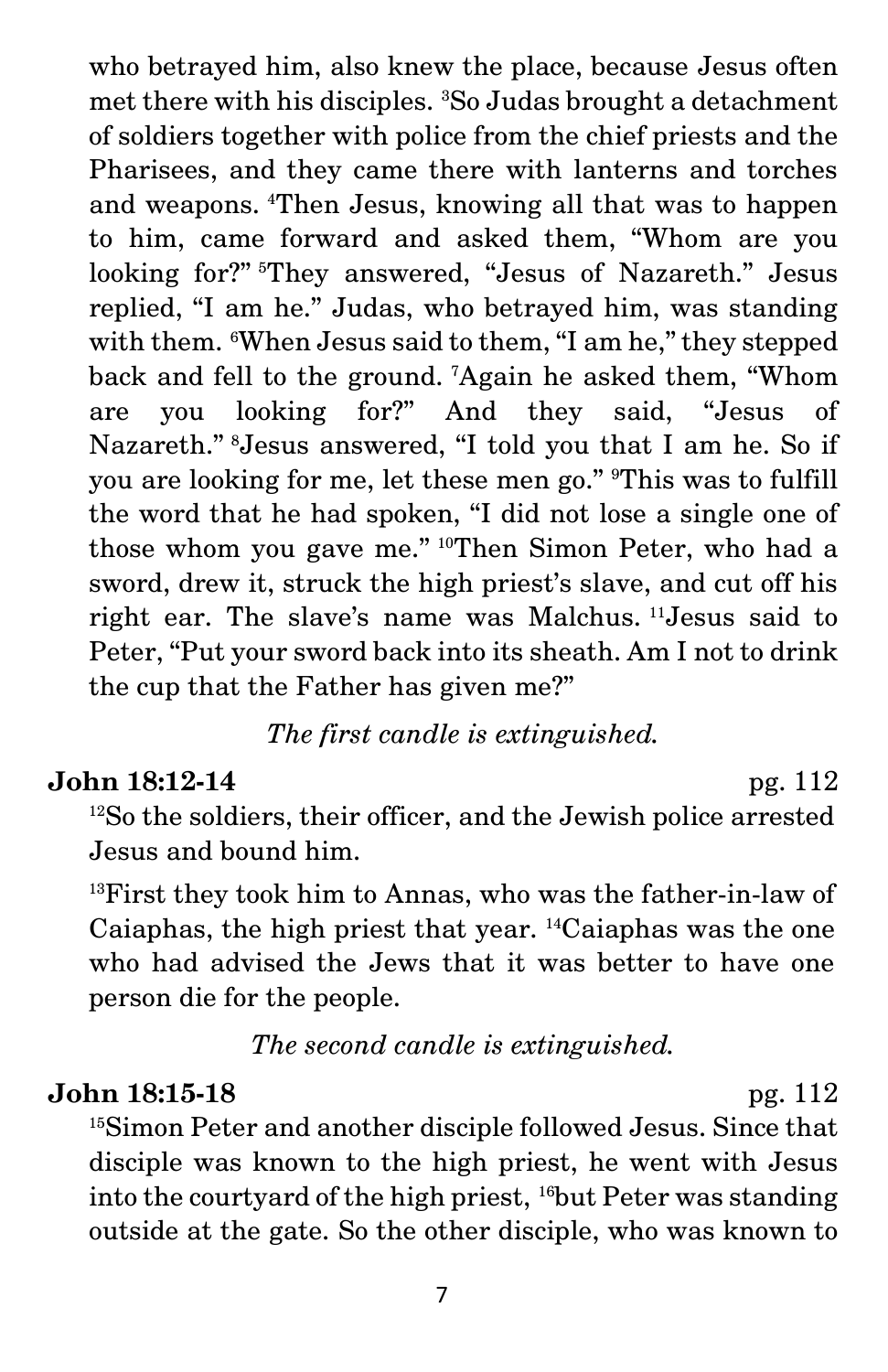the high priest, went out, spoke to the woman who guarded the gate, and brought Peter in. <sup>17</sup>The woman said to Peter, "You are not also one of this man's disciples, are you?" He said, "I am not." <sup>18</sup>Now the slaves and the police had made a charcoal fire because it was cold, and they were standing around it and warming themselves. Peter also was standing with them and warming himself.

## *The third candle is extinguished.*

### **John 18:19-24** pg. 112

<sup>19</sup>Then the high priest questioned Jesus about his disciples and about his teaching. <sup>20</sup>Jesus answered, "I have spoken openly to the world; I have always taught in synagogues and in the temple, where all the Jews come together. I have said nothing in secret. <sup>21</sup>Why do you ask me? Ask those who heard what I said to them; they know what I said." <sup>22</sup>When he had said this, one of the police standing nearby struck Jesus on the face, saying, "Is that how you answer the high priest?" <sup>23</sup>Jesus answered, "If I have spoken wrongly, testify to the wrong. But if I have spoken rightly, why do you strike me?" <sup>24</sup>Then Annas sent him bound to Caiaphas the high priest.

# *The fourth candle is extinguished.*

#### **John 18:25-27** pg. 112

<sup>25</sup>Now Simon Peter was standing and warming himself. They asked him, "You are not also one of his disciples, are you?" He denied it and said, "I am not." <sup>26</sup>One of the slaves of the high priest, a relative of the man whose ear Peter had cut off, asked, "Did I not see you in the garden with him?" <sup>27</sup>Again Peter denied it, and at that moment the cock crowed.

### *The fifth candle is extinguished.*

# **John 18:28-32** pp. 112-113

<sup>28</sup>Then they took Jesus from Caiaphas to Pilate's headquarters. It was early in the morning. They themselves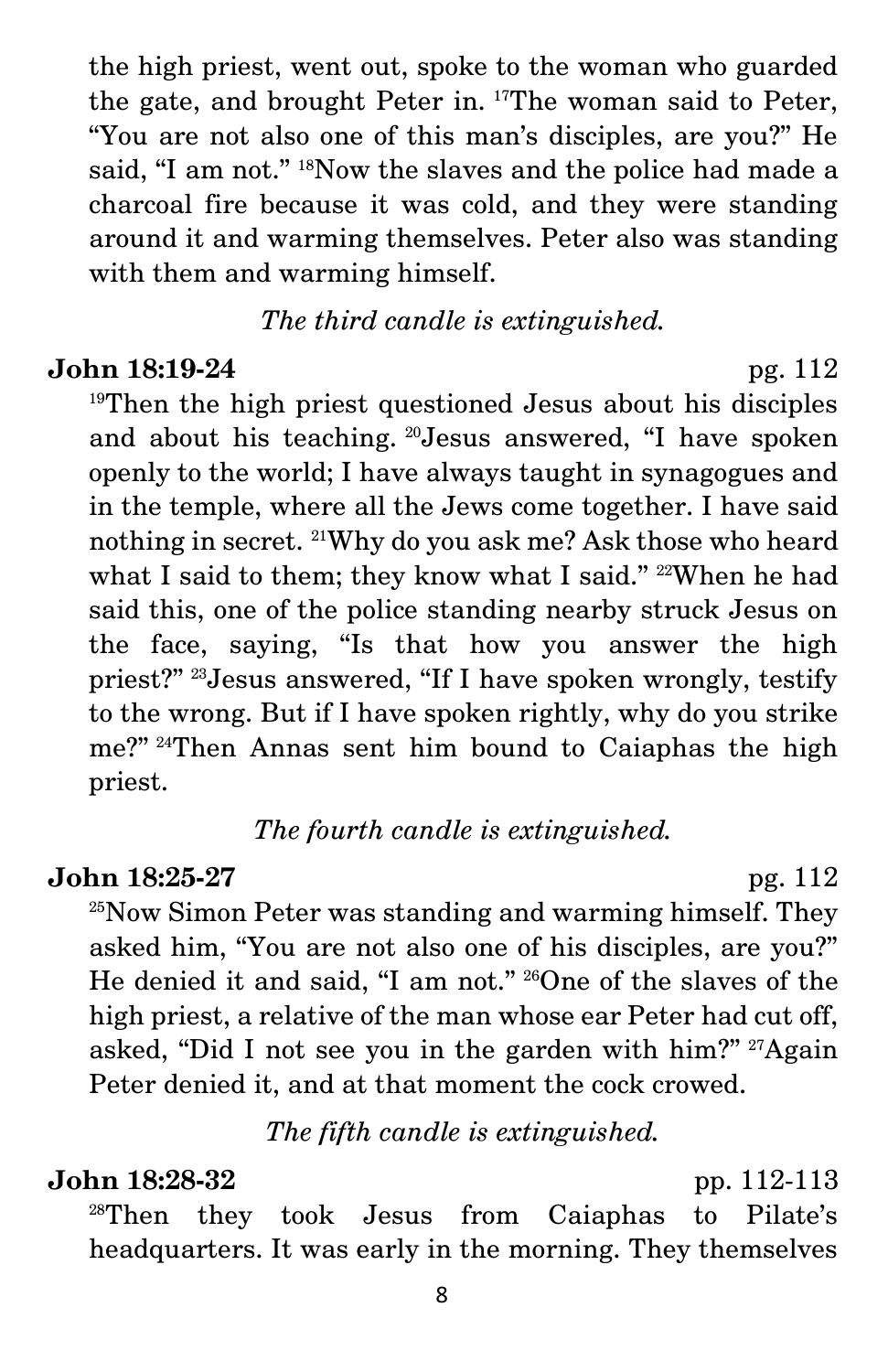did not enter the headquarters, so as to avoid ritual defilement and to be able to eat the Passover. <sup>29</sup>So Pilate went out to them and said, "What accusation do you bring against this man?" <sup>30</sup>They answered, "If this man were not a criminal, we would not have handed him over to you." <sup>31</sup>Pilate said to them, "Take him yourselves and judge him according to your law." The Jews replied, "We are not permitted to put anyone to death." <sup>32</sup>(This was to fulfill what Jesus had said when he indicated the kind of death he was to die.)

### *The sixth candle is extinguished.*

# **Hymn** *"Were You There"* **UMH # 288, v. 1, 2**

**1.** Were you there when they crucified my Lord? Were you there when they crucified my Lord? Oh! sometimes it causes me to tremble, tremble, tremble.

Were you there when they crucified my Lord?

**2.** Were you there when they nailed him to the tree? Were you there when they nailed Him to the tree? Oh! sometimes it causes me to tremble, tremble, tremble.

Were you there when they nailed him to the tree?

# **John 18:33-38** pg. 113

<sup>33</sup>Then Pilate entered the headquarters again, summoned Jesus, and asked him, "Are you the King of the Jews?" <sup>34</sup>Jesus answered, "Do you ask this on your own, or did others tell you about me?" <sup>35</sup>Pilate replied, "I am not a Jew, am I? Your own nation and the chief priests have handed you over to me. What have you done?" <sup>36</sup>Jesus answered, "My kingdom is not from this world. If my kingdom were from this world, my followers would be fighting to keep me from being handed over to the Jews. But as it is, my kingdom is not from here." <sup>37</sup>Pilate asked him, "So you are a king?" Jesus answered, "You say that I am a king. For this I was born, and for this I came into the world, to testify to the truth. Everyone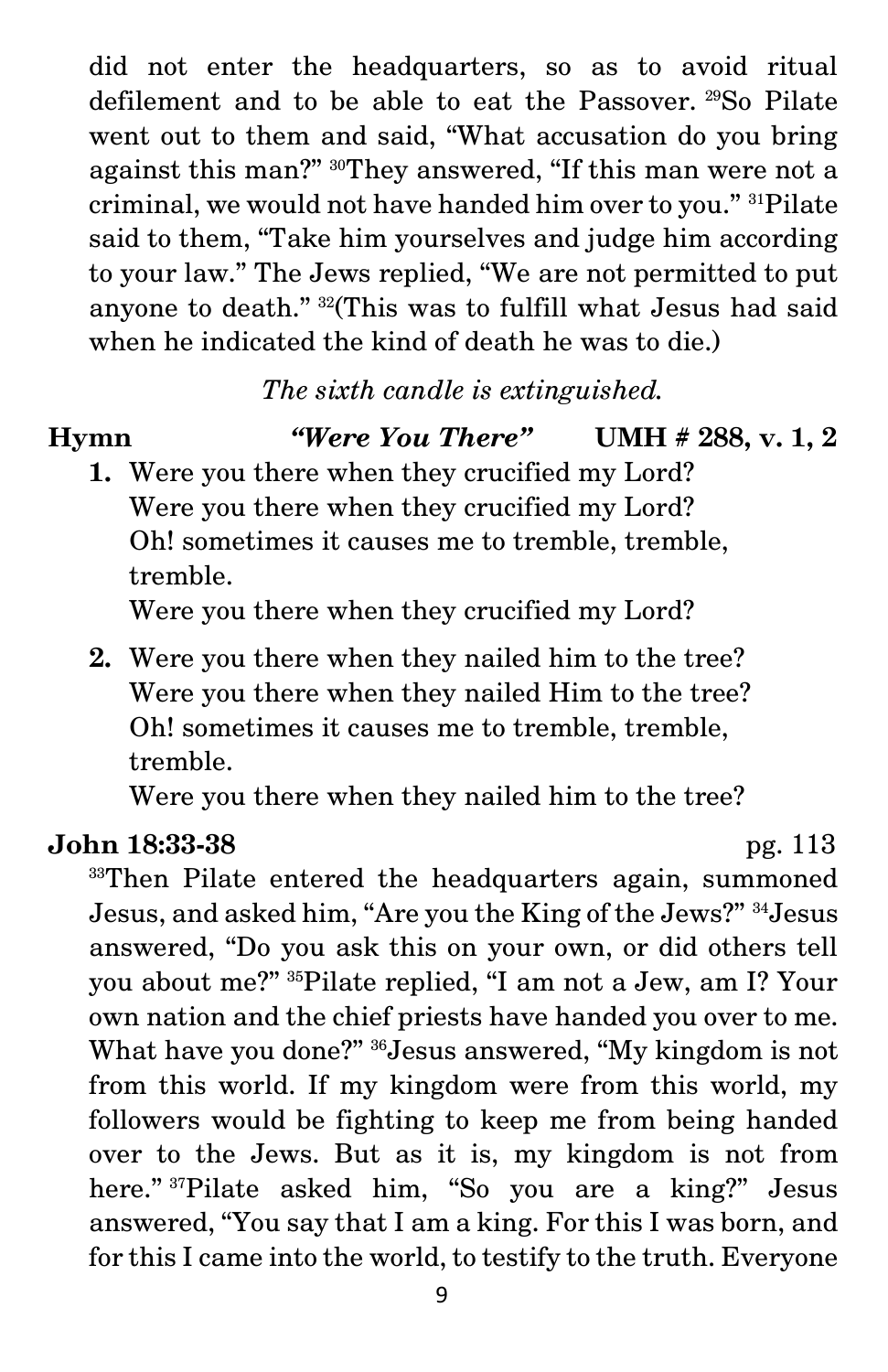who belongs to the truth listens to my voice." <sup>38</sup>Pilate asked him, "What is truth?" After he had said this, he went out to the Jews again and told them, "I find no case against him.

*The seventh candle is extinguished.*

# **John 18:39-40** pg. 113

<sup>39</sup>But you have a custom that I release someone for you at the Passover. Do you want me to release for you the King of the Jews?" <sup>40</sup>They shouted in reply, "Not this man, but Barabbas!" Now Barabbas was a bandit.

# *The eighth candle is extinguished.*

# **John 19:1-11** pg. 113

**19**Then Pilate took Jesus and had him flogged. <sup>2</sup>And the soldiers wove a crown of thorns and put it on his head, and they dressed him in a purple robe. <sup>3</sup>They kept coming up to him, saying, "Hail, King of the Jews!" and striking him on the face. <sup>4</sup>Pilate went out again and said to them, "Look, I am bringing him out to you to let you know that I find no case against him." <sup>5</sup>So Jesus came out, wearing the crown of thorns and the purple robe. Pilate said to them, "Here is the man!" When the chief priests and the police saw him, they shouted, "Crucify him! Crucify him!" Pilate said to them, "Take him yourselves and crucify him; I find no case against him." The Jews answered him, "We have a law, and according to that law he ought to die because he has claimed to be the Son of God." <sup>8</sup>Now when Pilate heard this, he was more afraid than ever. <sup>9</sup>He entered his headquarters again and asked Jesus, "Where are you from?" But Jesus gave him no answer. <sup>10</sup>Pilate therefore said to him, "Do you refuse to speak to me? Do you not know that I have power to release you, and power to crucify you?" <sup>11</sup>Jesus answered him, "You would have no power over me unless it had been given you from above; therefore the one who handed me over to you is guilty of a greater sin."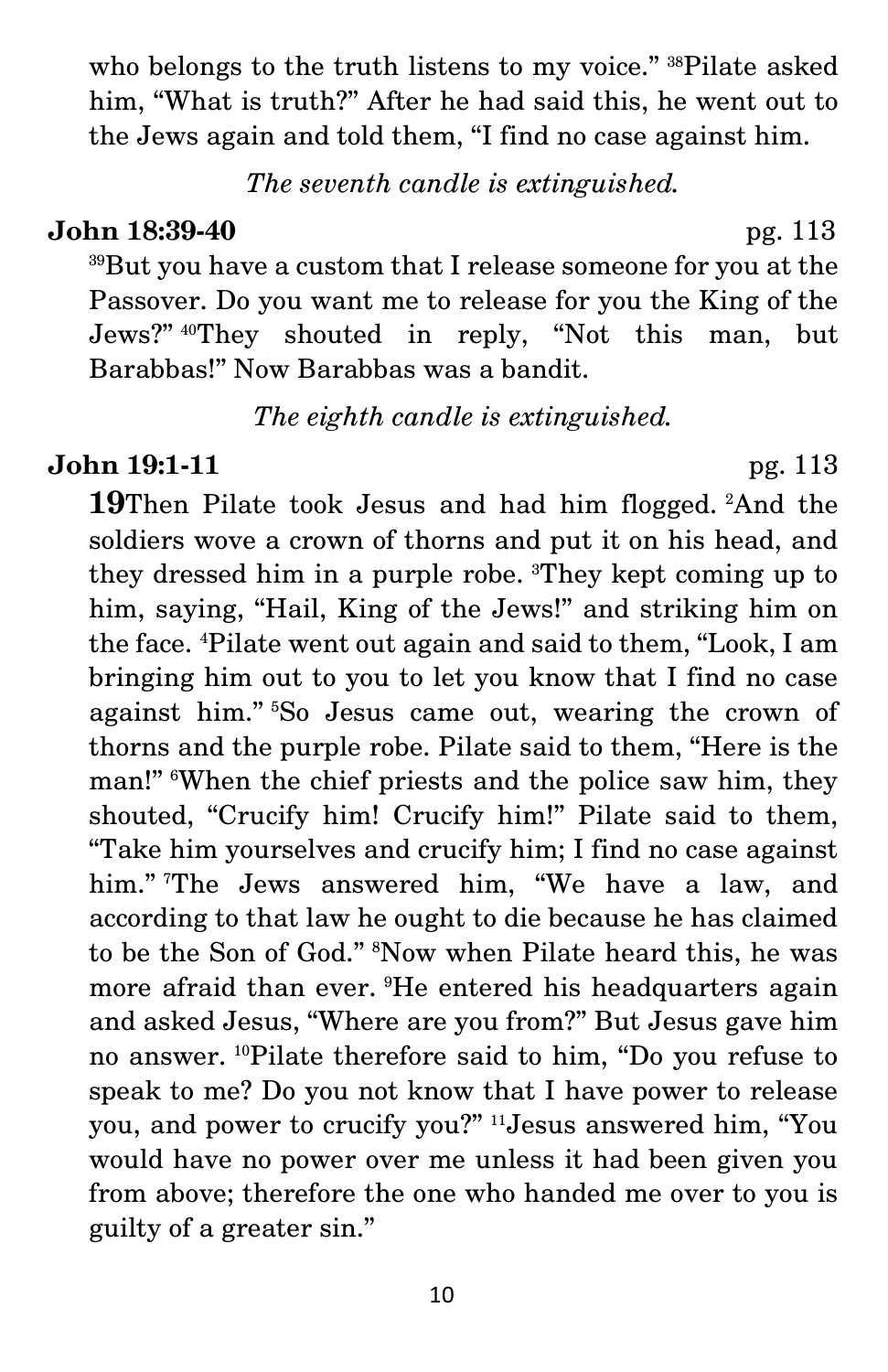# **John 19:12-16a pg. 113**

<sup>12</sup>From then on Pilate tried to release him, but the Jews cried out, "If you release this man, you are no friend of the emperor. Everyone who claims to be a king sets himself against the emperor." <sup>13</sup>When Pilate heard these words, he brought Jesus outside and sat on the judge's bench at a place called The Stone Pavement, or in Hebrew Gabbatha. <sup>14</sup>Now it was the day of Preparation for the Passover; and it was about noon. He said to the Jews, "Here is your King!" <sup>15</sup>They cried out, "Away with him! Away with him! Crucify him!" Pilate asked them, "Shall I crucify your King?" The chief priests answered, "We have no king but the emperor."

<sup>16</sup>Then he handed him over to them to be crucified.

*The tenth candle is extinguished.*

### **John 19:16b-22** pp. 113-114

 $16$ So they took Jesus;  $17$  and carrying the cross by himself, he went out to what is called The Place of the Skull, which in Hebrew is called Golgotha. <sup>18</sup>There they crucified him, and with him two others, one on either side, with Jesus between them.

 $19P$ ilate also had an inscription written and put on the cross. It read, "Jesus of Nazareth, the King of the Jews." <sup>20</sup>Many of the Jews read this inscription, because the place where Jesus was crucified was near the city; and it was written in Hebrew, in Latin, and in Greek. <sup>21</sup>Then the chief priests of the Jews said to Pilate, "Do not write, 'The King of the Jews,' but, 'This man said, I am King of the Jews." <sup>22</sup>Pilate answered, "What I have written I have written."

# *The eleventh candle is extinguished.*

# **John 19:25-27** pg. 114

<sup>25</sup>And that is what the soldiers did. Meanwhile, standing near the cross of Jesus were his mother, and his mother's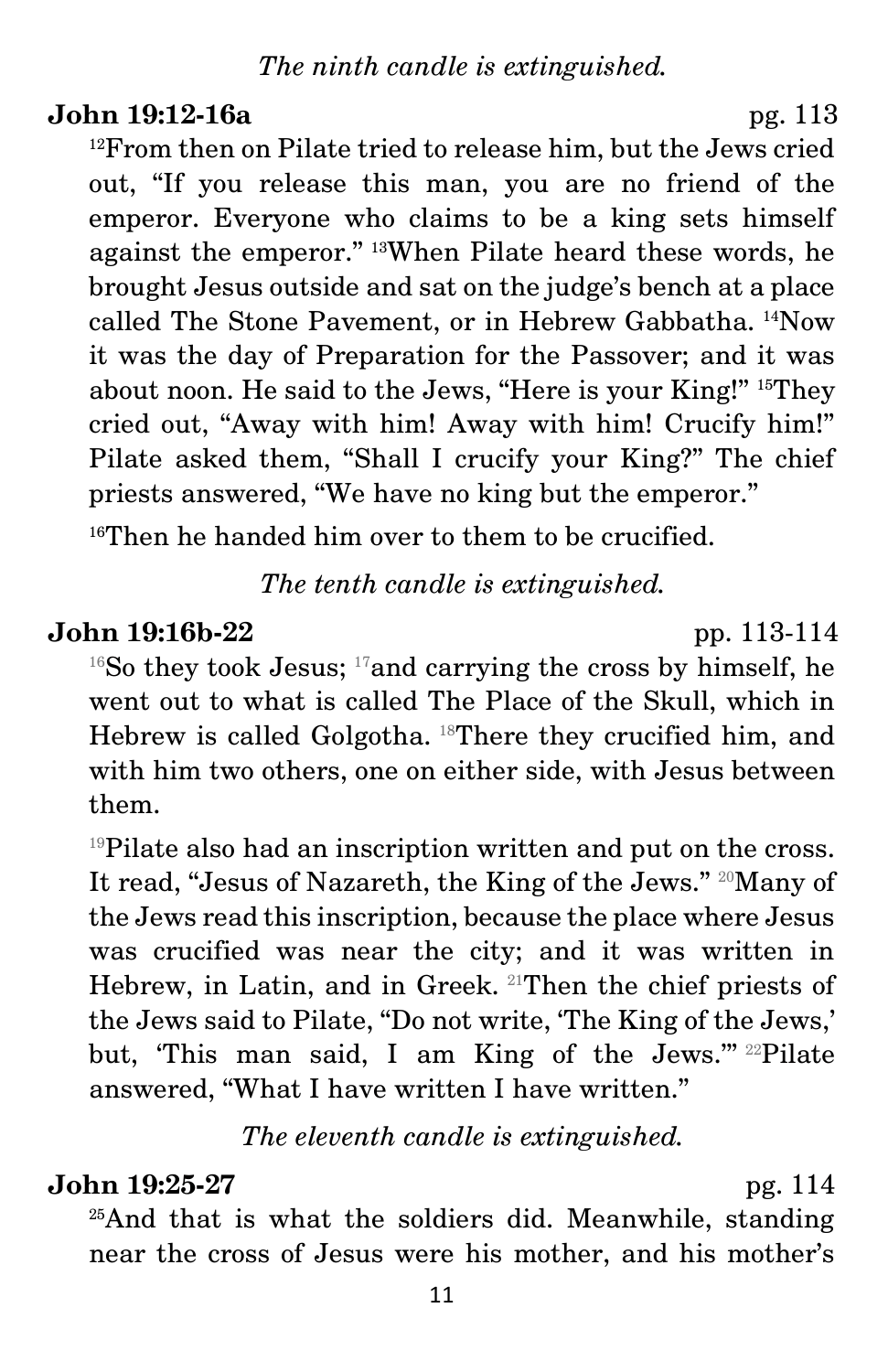sister, Mary the wife of Clopas, and Mary Magdalene. <sup>26</sup>When Jesus saw his mother and the disciple whom he loved standing beside her, he said to his mother, "Woman, here is your son." <sup>27</sup>Then he said to the disciple, "Here is your mother." And from that hour the disciple took her into his own home.

### *The twelfth candle is extinguished.*

#### **John 19:28-30** pg. 114

<sup>28</sup>After this, when Jesus knew that all was now finished, he said (in order to fulfill the scripture), "I am thirsty." <sup>29</sup>A jar full of sour wine was standing there. So they put a sponge full of the wine on a branch of hyssop and held it to his mouth. <sup>30</sup>When Jesus had received the wine, he said, "It is finished." Then he bowed his head and gave up his spirit.

*The thirteenth candle is extinguished.*

# **John 19:28-30** pg. 114

<sup>28</sup>After this, when Jesus knew that all was now finished, he said (in order to fulfill the scripture), "I am thirsty." <sup>29</sup>A jar full of sour wine was standing there. So they put a sponge full of the wine on a branch of hyssop and held it to his mouth. <sup>30</sup>When Jesus had received the wine, he said, "It is finished." Then he bowed his head and gave up his spirit.

*The fourteenth candle is extinguished.*

# **John 19:31-37** pg. 114

<sup>31</sup>Since it was the day of Preparation, the Jews did not want the bodies left on the cross during the sabbath, especially because that sabbath was a day of great solemnity. So they asked Pilate to have the legs of the crucified men broken and the bodies removed. <sup>32</sup>Then the soldiers came and broke the legs of the first and of the other who had been crucified with him. <sup>33</sup>But when they came to Jesus and saw that he was already dead, they did not break his legs. <sup>34</sup>Instead, one of the soldiers pierced his side with a spear, and at once blood and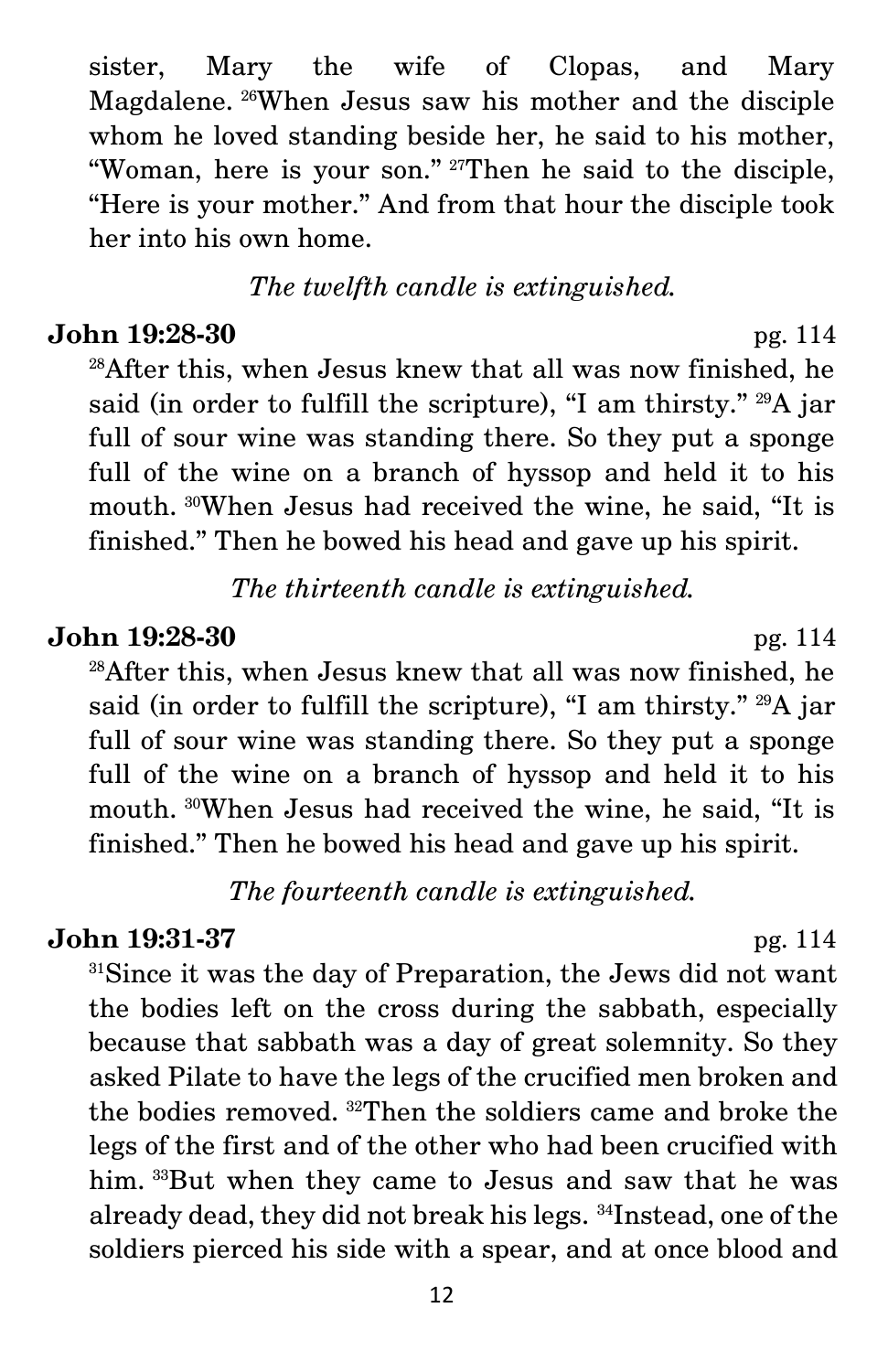water came out. <sup>35</sup> (He who saw this has testified so that you also may believe. His testimony is true, and he knows that he tells the truth.) <sup>36</sup>These things occurred so that the scripture might be fulfilled, "None of his bones shall be broken." <sup>37</sup>And again another passage of scripture says, "They will look on the one whom they have pierced."

# *The Christ candle is extinguished.*

# **John 19:38-42** pg. 114

<sup>38</sup>After these things, Joseph of Arimathea, who was a disciple of Jesus, though a secret one because of his fear of the Jews, asked Pilate to let him take away the body of Jesus. Pilate gave him permission; so he came and removed his body. <sup>39</sup>Nicodemus, who had at first come to Jesus by night, also came, bringing a mixture of myrrh and aloes, weighing about a hundred pounds. <sup>40</sup>They took the body of Jesus and wrapped it with the spices in linen cloths, according to the burial custom of the Jews. <sup>41</sup>Now there was a garden in the place where he was crucified, and in the garden there was a new tomb in which no one had ever been laid. <sup>42</sup>And so, because it was the Jewish day of Preparation, and the tomb was nearby, they laid Jesus there.

# **Hymn "Were You There" UMH # 288, v. 5**

**5.** Were you there when they laid him in the tomb? Were you there when they laid him in the tomb? Oh! sometimes it causes me to tremble, tremble, tremble.

Were you there when they laid him in the tomb?

# **Dismissal**

Go in peace. May Jesus Christ, who for our sake became obedient unto death, even death on a cross, keep you and strengthen you this night and for ever. Amen.

# **Going Forth**

*Please leave in silence as we await the coming resurrection*.